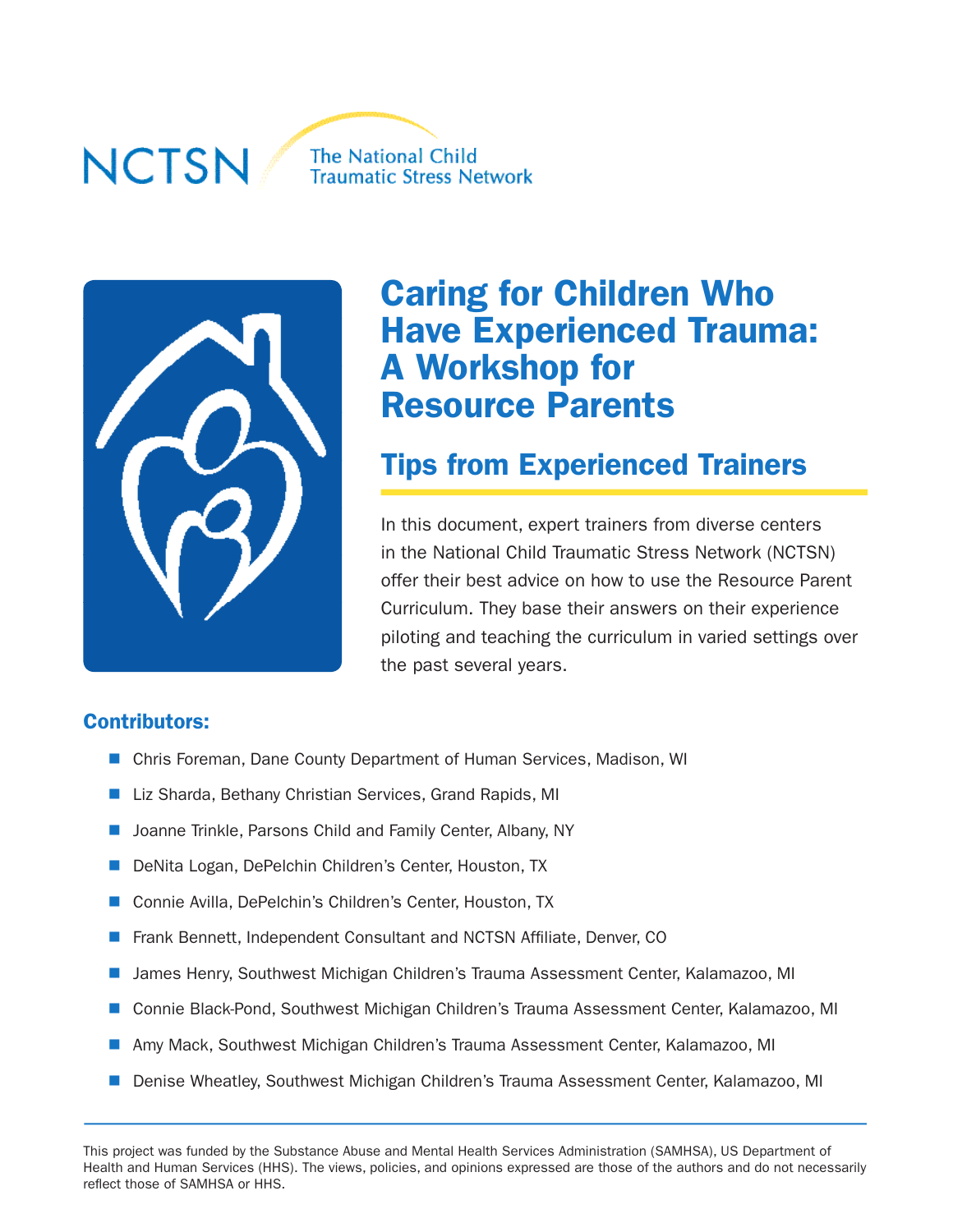#### How long does the training take?

The training takes 12-16 hours, depending upon the schedule and format used and the time allowed for participant discussion and interaction. Some modules require less than 1.5 hours, and others, more. One experienced trainer says, "The curriculum takes at least 16 hours to present if you allow for a reasonable amount of discussion. When resource parents get a chance to meet with each other, they want to use the occasion for mutual support, and this enhances the learning experience and their willingness to try new methods."

"When resource parents get a chance to meet with each other, they want to use the occasion for mutual support, and this enhances the learning experience and their willingness to try new methods."

#### What format works best?

The eight modules of the curriculum may be delivered in different ways, with pros and cons for each format.

It is possible, but not recommended, to cover the material in two days of back-to-back training. However, this accelerated format does not maximize learning and may be overwhelming for participants. Parent learners often remark on the value of being able to spend time reading and processing the manual and other educational materials between sessions. Then they can bring their questions and insights to share at subsequent sessions. If you must cover the material in two days, follow up with individual consultation calls to provide participants with a forum for further discussion.

Most trainers prefer to divide the material into multiple sessions delivered over a couple of months. This allows participants to practice actually applying concepts and techniques between sessions. As they meet over an extended period of time, they can share their struggles and successes. Since an important goal of the training is to change parenting styles, allowing more time gives participants the opportunity to hone new skills and report back to the group on their successes.

Two options for delivering the material over a period of time are six weekly sessions of 2.5 hours each or four 4-hour biweekly sessions. A biweekly schedule may be the best choice if participants must travel some distance for the training.

The first three modules constitute the core trauma training. Some trainers have found it very effective to offer these modules in one session, and then offer modules 4-8 over subsequent weeks as "electives." They caution, however, that this sort of flexible training schedule (where sessions are made optional and/or not offered in sequence) can feel disjointed and reduce group cohesion, an important benefit of the training experience for some parents.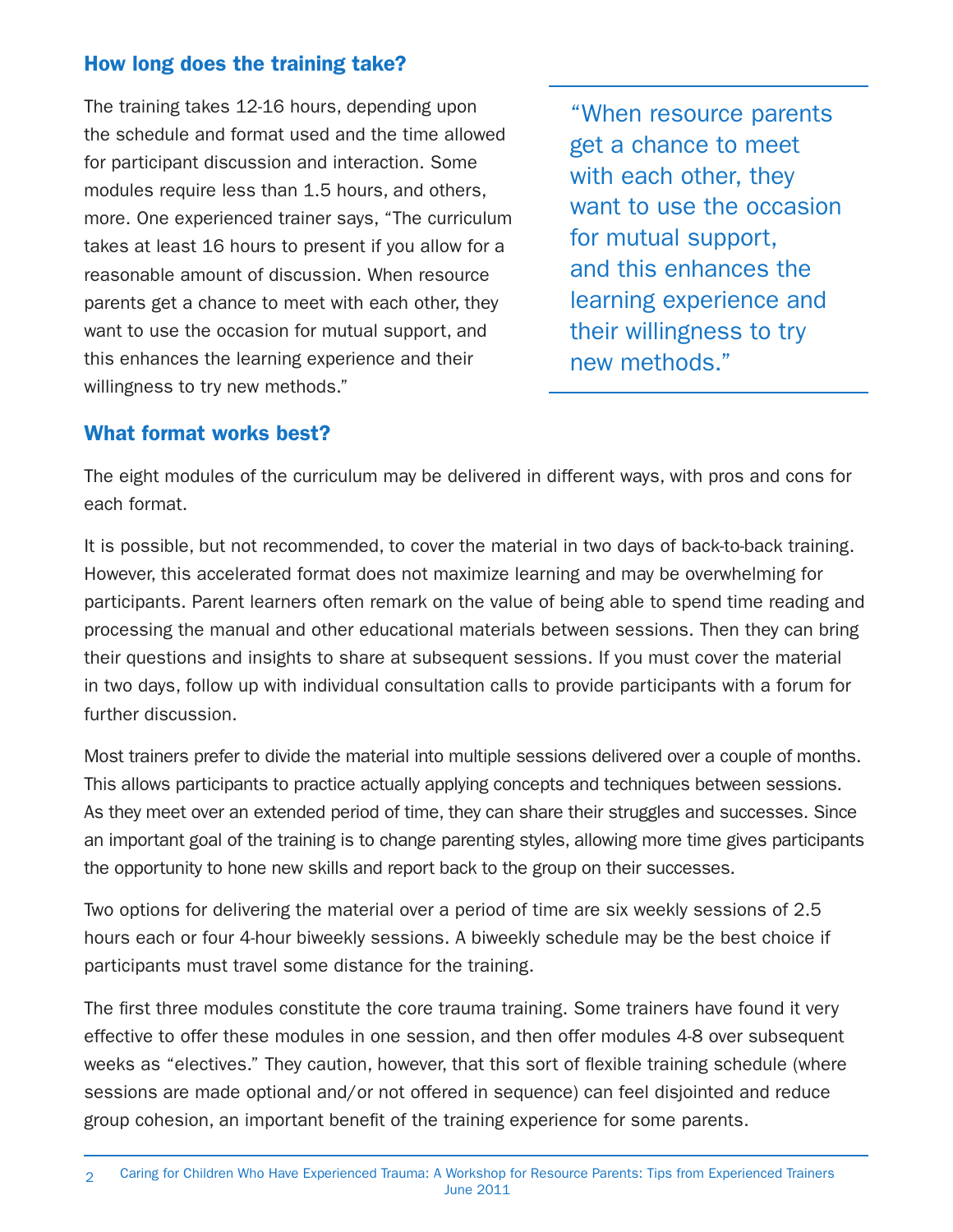If the training is spread over many weeks, the trainer must build in time to recap and review, which can extend the total training time to as many as 15-20 hours. If sessions are scheduled across weeks, attendance may be a challenge (see section on reducing attrition, below). In some cases, of course, the schedule and format of the training are determined by external considerations. For example, one group had to train in 3-hour segments because of room availability and pre-existing resource parent training schedules. The curriculum was divided into three 3-hour chunks, which participants could attend in any sequence.

Trainers recommend considering the needs of your particular families when scheduling. Some families prefer trainings during school hours because of the problem of securing childcare. Although in some communities it might make sense to avoid scheduling summer sessions, others have had long wait lists for summer classes. Some families, for example, find it much easier to attend evening classes in the summer because their children have fewer structured after-school activities.

#### What is the optimum size of the group?

Effective groups typically range from 8-30 people, with 10-20 considered optimal because of the extent to which the training relies on discussion and small group activities. If presenting to a larger group, facilitators should plan on more time for discussion (extending the overall training time), or they may need to modify the "report out" portion of group activities to limit the time spent sharing.

The greatest challenge for a group of any size is to keep the training interactive. This is usually easier to accomplish in a smaller group. Relationship-building among the participants, and between trainers and participants, can be negatively affected when the group includes more than 20 participants. Using multiple resource parent co-facilitators is one way to create a climate that feels safe for sharing stories. This approach usually increases interactions, making it possible to conduct successful groups of as many as 30-35 participants. The opportunity to talk through situations with other parents and learn from one another is an important element of the training; the size of the group only matters insofar as it allows for or inhibits the kinds of interaction that enhance parents' ability to integrate the material.

#### Who should participate?

Most trainers agree that anyone interested and willing to learn should be allowed to participate. As one trainer explained, "When we invite people to participate, our primary concern is their openness to learning a trauma perspective and not the number of years they've fostered or the type of caregiving they provide."

"When we invite people to participate, our primary concern is their openness to learning a trauma perspective and not the number of years they've fostered."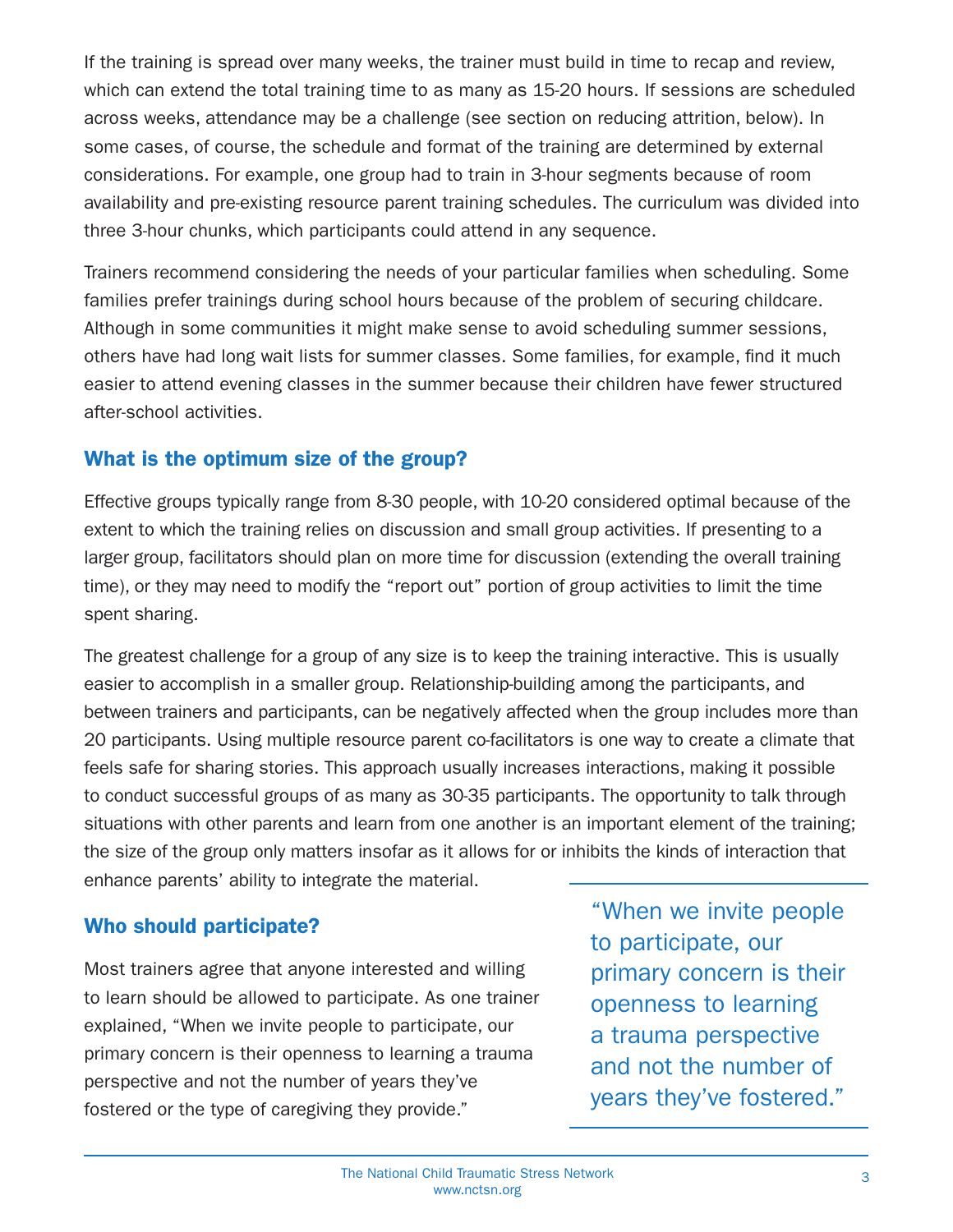Groups should be diverse and can include anyone who cares for a traumatized child. Consider mixing kinship caregivers, adoptive parents, experienced and newer resource parents, families from different agencies, resource parents with children of different ages, resource parents who seem to "get it" when it comes to trauma and those who seem to need the trauma information the most. All these types of learners can benefit from the material, but students benefit equally from one another's perspectives and experience. If the group is too homogenous, the participants miss out on the learning that occurs parent to parent. As one trainer explains, "It is my experience that diverse groups offer the greatest opportunity for learning, but they can be very difficult for an inexperienced presenter." Biological parents have also participated in some groups. Feedback from participants has been positive, although attention must be paid to knowing one's audience and presenting information in a culturally sensitive, respectful manner.

There is value, however, in having some commonalities among participants. Since a benefit of this training comes from participants sharing suggestions and hearing about each other's experiences, trainers caution against inviting just one outlier to a homogenous group. For example, it may not be effective to mix one family who primarily fosters toddlers with 20 families who all foster teenagers. Parents who are "outliers" might feel limited in their ability to discuss issues specific to their child's age or developmental stage. Because many of the exercises in the curriculum require resource parents to apply the concepts to actual children, the training should be offered to families who already have children placed in their homes.

One trainer recommends that for your first training cycle, you invite your "A team" of foster parents—innovators and early adopters of change who are willing to try out new ideas and who are actively parenting children with trauma histories. This increases your chances of success and enables you to collect outcome data immediately, under optimal circumstances, with families actually applying the new trauma lens regularly. Decisions about allocating resources to future trainings can be based on real outcomes. A secondary benefit is that this trained group of families, who perhaps already have a natural inclination for this type of parenting, could serve as mentors to the next round of trainees.

#### Should child welfare staff attend the same training as resource parents?

If child welfare staff attend, they should do so in very limited numbers and for the purpose of being trained as future trainers. With too many staff in the room, parents become more inhibited. One trainer suggests, for example, keeping the ratio of staff to foster parents relatively small, such as 3-5 staff in a training of 30 foster parents. This allows the benefits of cross-training but maintains the focus on parenting. It also keeps the environment "safe enough" for foster parents to share stories and mistakes, which is vital to the process. If you do choose to include agency professionals, group home staff, or county workers in the training, you must be attentive to, and address, the "us versus them" mentality that can impede the ability of parents and professionals to work together for the benefit of the children.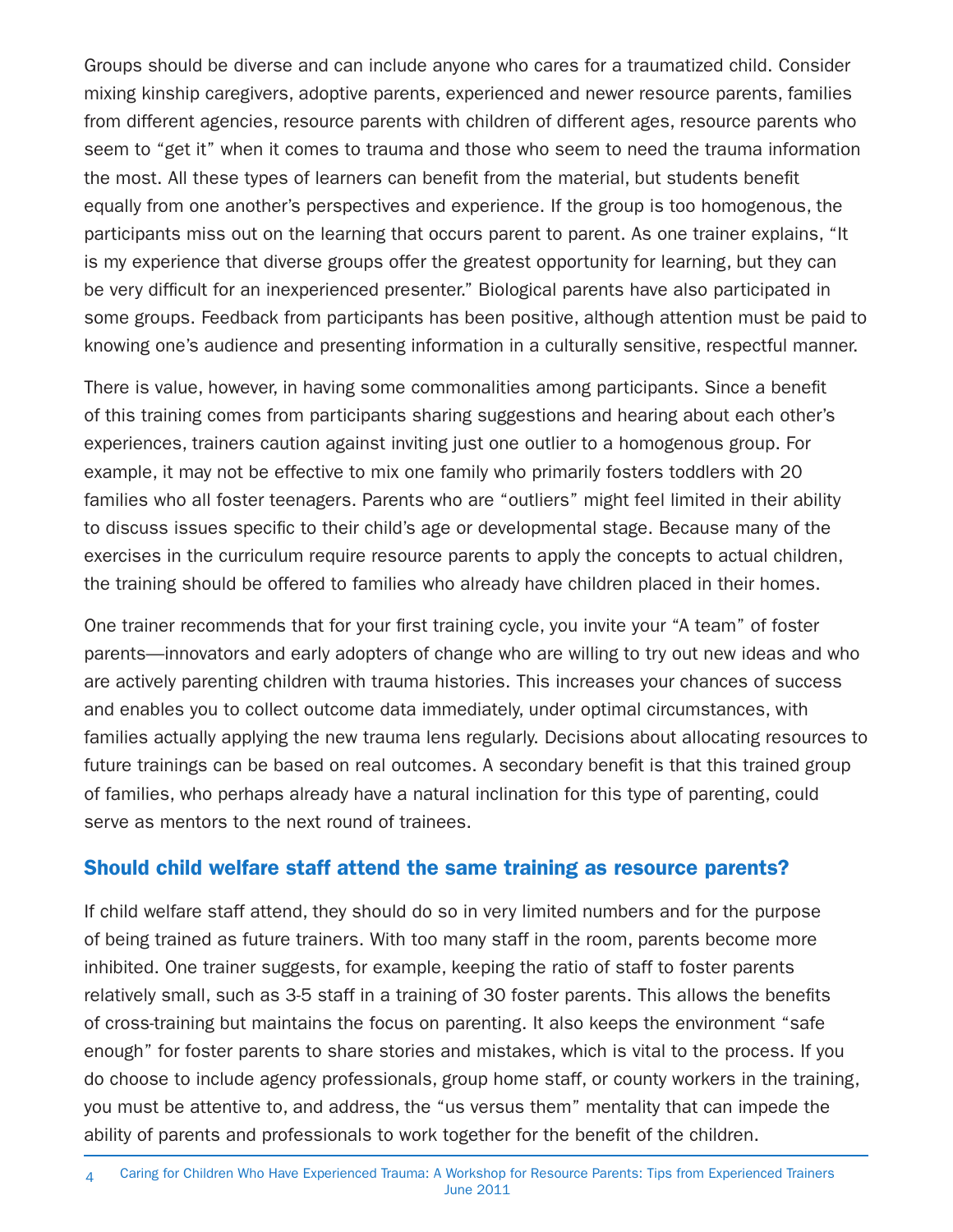Whether they should receive the training with parents or in groups of their own, child welfare staff should definitely receive similar training, using either the same curriculum or the NCTSN Child Welfare Trauma Training Toolkit. This way, everyone in the system will begin to speak the same language. Resource parents feel less alone and more supported in implementing changes when they hear that case managers, licensors, supervisors, etc., will be adopting a trauma focus.

## Does the rest of my child welfare system need to be trained before the resource parents?

Views are mixed about whether this should be a prerequisite. The key is for the child welfare system to be moving in this direction. From one perspective, the child welfare system should be trained in a trauma-based curriculum before resource parents. Child welfare staff are the first responders to children in crisis and should have a working understanding of trauma-based issues when children come into care. This trauma focus would enable them to make better informed decisions about treatment plans. On the other hand, especially in larger counties with complex child welfare systems, comprehensive systems change is an ongoing process.

It doesn't make sense to delay training resource parents until everyone else is trained; sometimes parents can be the best promoters of the training and can encourage others in the system to ask for trauma training as well. It is important to be strategic in staging training for different groups within the child welfare system. For example, if administrators are trained early and find the training valuable, they will be more likely to advocate that training be provided to their staff and resource parents. To the extent that training can occur simultaneously, both workers and caregivers will benefit from increased understanding of the impact of childhood traumatic experiences.

"Sometimes parents can be the best promoters of the training and can encourage others in the system to ask for trauma training as well."

#### How do you prevent attrition?

Experiences with attrition vary—from "a huge problem," to "not a problem at all." For example, one group held one of their earliest trainings in the summer, and they reported "almost zero attrition. Once families came to the first session and realized that we were providing a language and validation of their daily parenting experiences, they consistently showed up." In contrast, another agency acknowledged, "We had no success with this issue. We actually had no parents complete the entire three series of sessions in order even though we offered the training in three locations."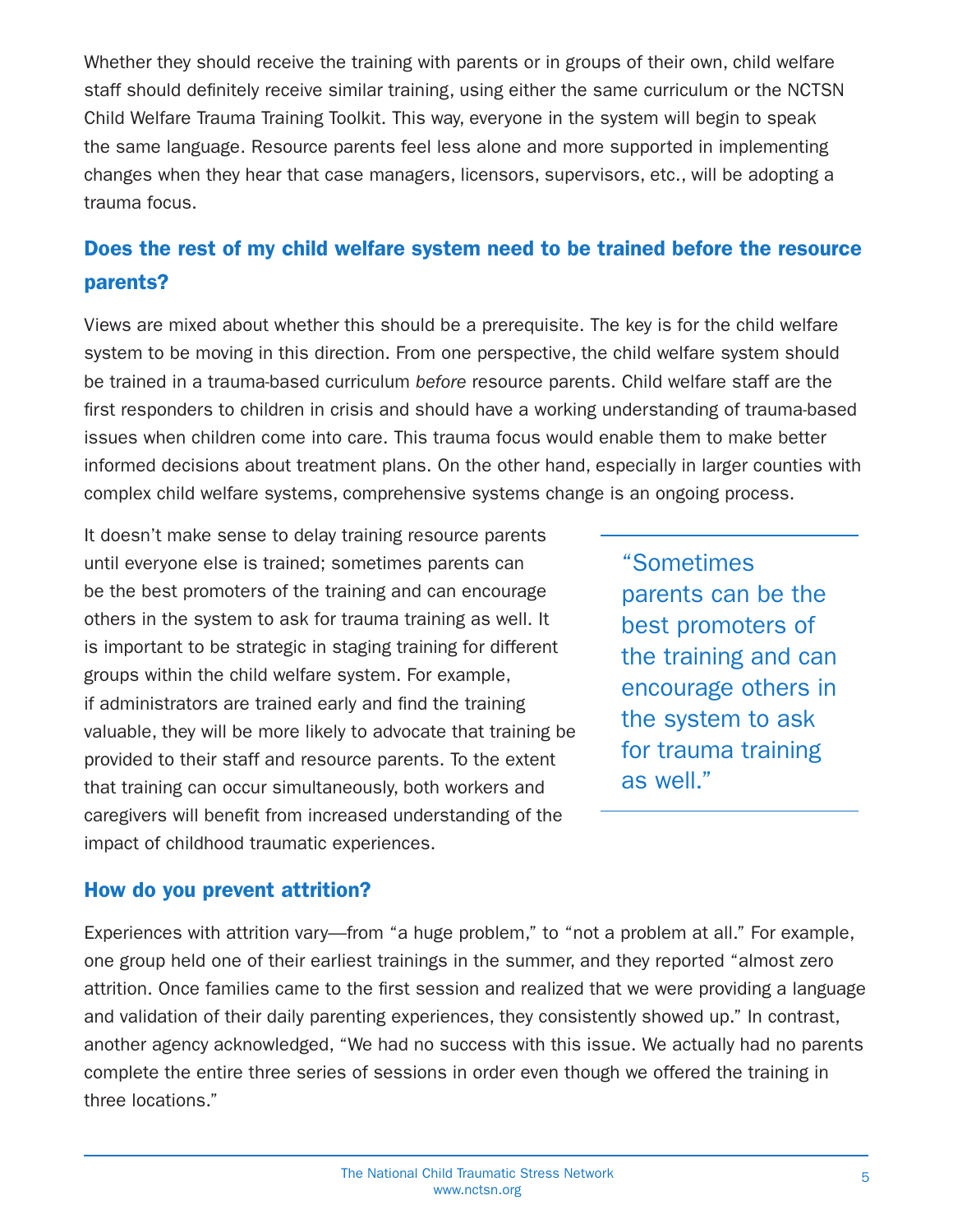Tips for reducing attrition include:

- Make the training a requirement. In Colorado, for example, resource parents are required to receive 25 hours of training per year to keep their certification, a major incentive to attend. Providing continuing education units and/ or state-mandated training hours to families can be a motivator. Agency staff who provide oversight for foster parents and who can give them credit for attendance should be involved in the recruitment process. It is imperative to get support from the child welfare agencies so that resource parents are encouraged (or required) to attend.
- $\blacksquare$  Make the training feel like a requirement. Attrition can be minimized by the way in which the schedule is communicated to participants. For example, one group offered the training over four consecutive Tuesday nights and invited parents from two different foster care agencies. One agency told participants to "attend whatever they could." Of those participants, many left sessions at the break, and few attended all four weeks. The participants from the other agency were told that they had to complete all sessions to get credit for any of them, and, as a result, everyone attended all four weeks.

#### Makeup Sessions

One group who stressed the importance of attending every training session offered makeup sessions for those inevitable situations in which someone had an illness or crisis and missed a class. During the first session, trainers introduced and explained the procedure for making up sessions. Resource parent co-facilitators conducted the make-up sessions, which typically lasted one hour. Often people chose to meet immediately prior to the next class in a room adjacent to the training location. A valuable secondary benefit to conducting make-up sessions in this way is that it can enhance foster parent support networks: many families who have spent time together in this context have stayed in touch and continued to support one another in their efforts to use a trauma lens. In addition, as cofacilitators teach the material to other families, they deepen their own learning and personal integration of the material.

When recruiting, make it clear immediately that if if people sign up, they must commit to all sessions; let them know that if they can't make every single session they should withdraw from the entire training in order to allow someone on the wait list to take their slot. One trainer commented, "It is better to have only 25 people attend than to allow people to attend at will.' You need to make the training appear to be valuable to have it taken seriously."

**Provide food and childcare. If parents know they can bring their kids along and that they** won't have to worry about getting dinner together beforehand, participating in this training is much simpler for them. One agency, for example, provided dinner for the entire family and provided a psycho-education group for the foster children while the resource parents were in training.

<sup>6</sup> Caring for Children Who Have Experienced Trauma: A Workshop for Resource Parents: Tips from Experienced Trainers June 2011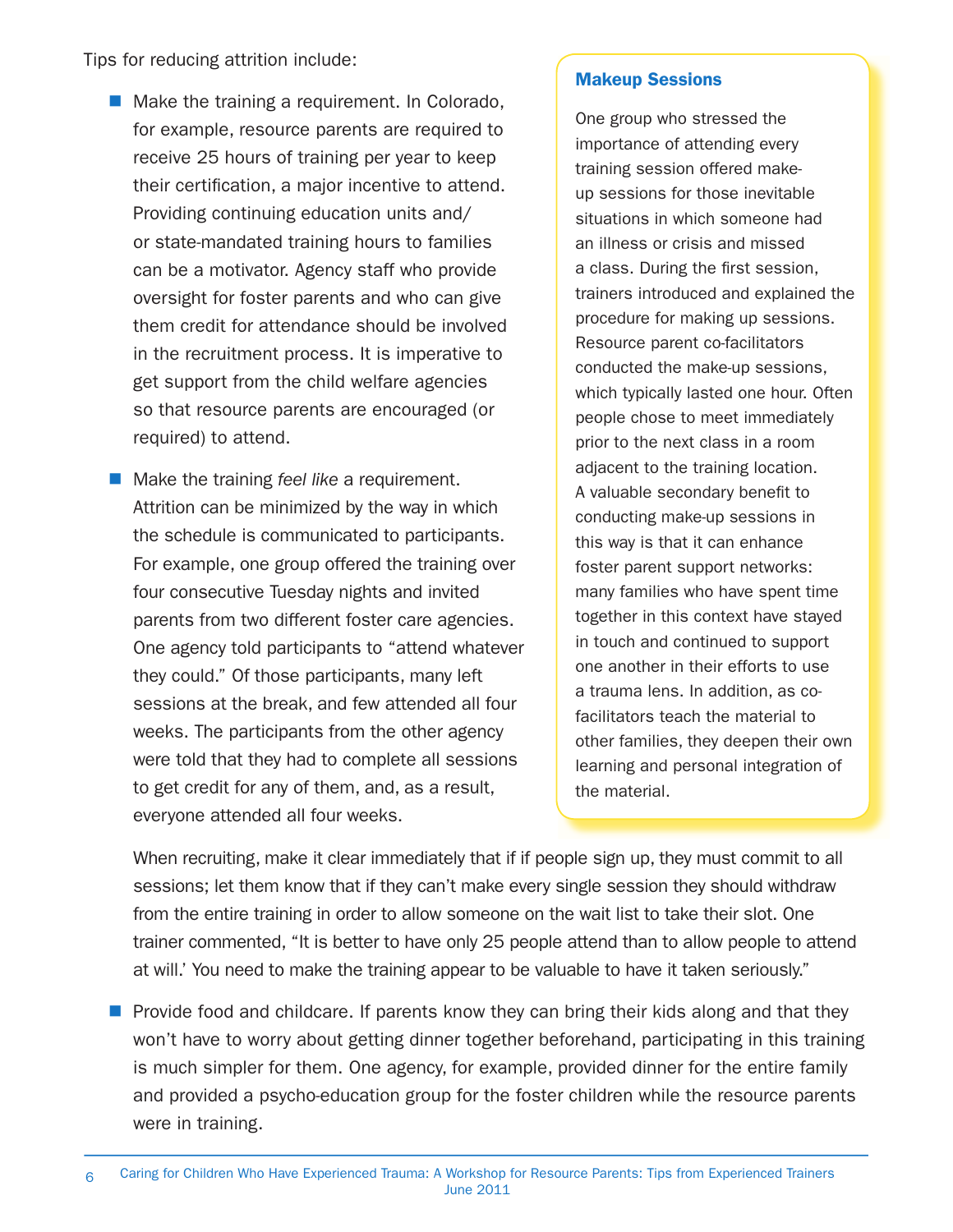Present the training as a professional enhancement. It is important to introduce the training as an enhancement of current parenting practices, not a replacement. Acknowledge that the children placed in resource parents' homes today are more behaviorally challenging than in years past and are exhibiting challenging behaviors at younger and younger ages.

Acknowledge parents' perception that that parenting skills utilized for birth children are not always effective for children in the child welfare system and that agencies are expecting more from resource parents in terms of skills and sophistication than ever before. As professional parents, they need this update on the latest advancements in caring for abused and neglected kids.

#### How do you create agency buy-in?

There are several primary ways to create agency buy-in to support this training.

**Show results. One of the best ways to create buy-in is to have a child in one of your** homes do better than anticipated as a result of the resource parent's participation in the training. Supervisors seldom argue with success,

regardless of the politics within a particular agency. Agency buy-in depends upon the effectiveness of the training. If it improves the satisfaction of foster parents, and their ability to help the children they serve, the value of the training will become apparent. When families feel more empowered to manage stressful situations, they are less likely to suffer disruptions in placement. When staff are empowered to reinforce these strategies, they can help maintain longer periods of stability in homes.

"When families feel more empowered to manage stressful situations, they are less likely to suffer disruptions in placement."

- Make their jobs easier. When trying to create agency buy-in—either with child welfare systems, schools, or law enforcement, for example—it is useful to point out the ways in which this training might make their jobs easier and their caseloads more manageable. Although this is not a replacement for what is already being done in those agencies, the perspective offered in this training can enhance current practices and help achieve the goals of nearly everyone involved in "the system," to help children heal and grow up to become successful and fully functioning adults.
- Identify champions. Some groups have been fortunate to have a committed advocate or champion for a trauma-informed approach at their local child welfare departments. Agency buy-in may be fostered by impassioned individuals who have become trauma-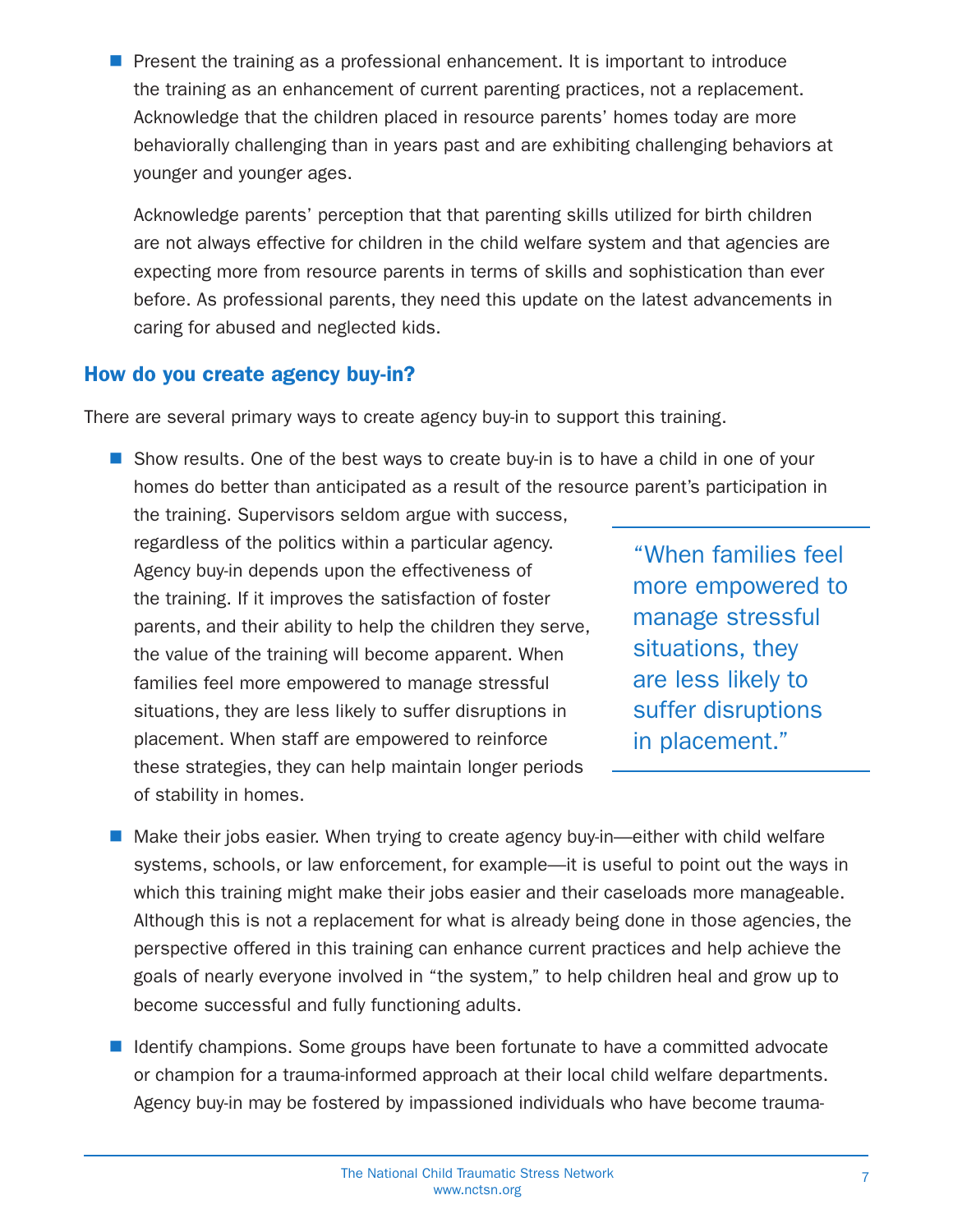informed champions in their communities and who can help build linkages between agencies and community partners.

**Offer training for staff.** A good way to create agency buy-in is to provide trauma training to staff first. If a case manager receives information about trauma and sees the role that it plays in the lives of children on her caseload, her next thought is likely to be, "resource parents really need to hear this." Often staff are seeking better strategies to enhance care for children who have experienced trauma, and they quickly understand the need for the team to be more trauma-informed. Another approach is to invite selected staff to observe the resource parent training. As one trainer recounted, "This typically results in a lot of positive press. I've had a number of people call me and ask if they could attend a training session because they had heard such wonderful things about it. This is obviously ideal in that demand grows faster than supply, and the perceived value of the material increases." Trainers have also offered a brief (3-4 hours) "Trauma 101" training to staff at some larger agencies, to help them understand how the training might help them meet their goal of increased placement stability. Ideally this training should be offered for free and CE credits given.

#### What are the financial costs?

Costs associated with implementing the Resource Parent training include:

- $\blacksquare$  Trainer time. For some, this training adds a significant amount of teaching and preparation time to established workloads. In an era of unprecedented caseloads, furloughs, and increasing documentation standards, this can be a tough sell unless trainers are compensated for their additional time.
- Materials, including printing the Participant Handbooks.
- Food or meals, ranging from snacks during sessions to full meals for resource parents and their children.
- Childcare. This might include providing a stipend or reimbursement to participating parents to cover their childcare costs, or could involve hiring staff or recruiting volunteers to supervise children on-site while their parents are in training. As one group described, "We had interns for the psychoeducation group for the older kids and volunteers from child welfare to assist with the supervision of the younger kids. There are clearly added costs and complexity when inviting resource parents to bring their children along with them to the training."

"There are clearly added costs and complexity when inviting resource parents to bring their children along with them to the training."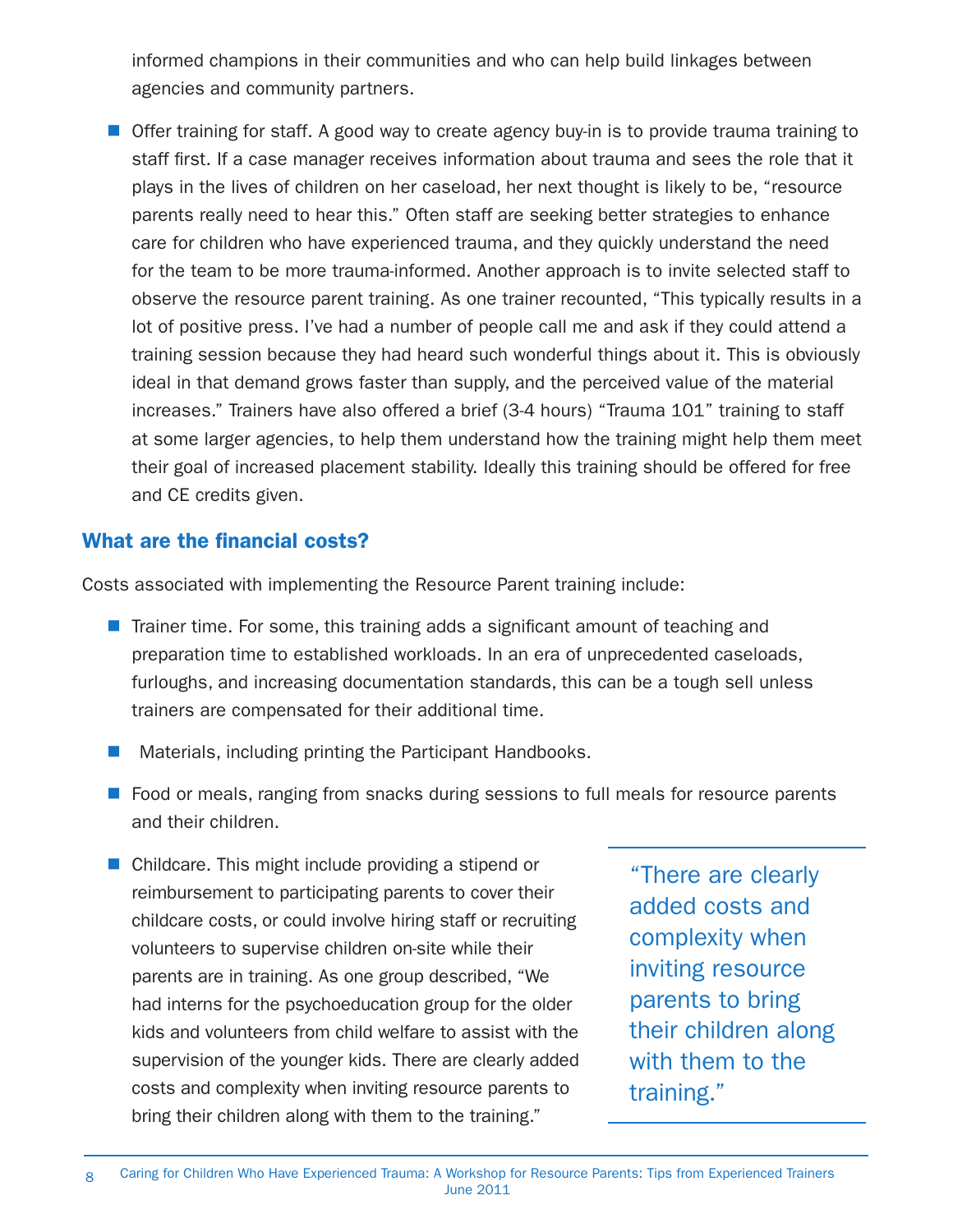- Stipends for resource parent co-facilitators.
- $\blacksquare$  Meeting costs, including audiovisual equipment and room rental.
- Incentives for resource parent attendees. Not all agencies have provided these, but some have done so as a way to encourage parent participation in this training, particularly if it not a formal requirement. Others have provided transportation support, for example, to help parents get to and from the training.
- Evaluation, including the cost of staff time enter evaluation data, conduct follow-ups, and analyze and write up the results.

In order to cover these costs, groups have had to be creative. For example, hosting agencies can sometimes tap into available resources to cover training space or seek out donations of time, space, or money which may be used to provide meals or snacks during a training day. As agencies implement these trainings, personal contacts and community networking can be key to securing the resources and monetary donations needed.

### What makes an effective trainer?

Effective trainers possess a combination of training skills and personal characteristics. Among others, these include investment in the program, authenticity, flexibility, passion, commitment, creativity, and a

#### Resource Parent Co-facilitators

Involving multiple resource parent co-facilitators can greatly enhance the learning experience. Co-facilitators are simply other foster parents who sit in on the training and are willing to share their experiences using a trauma lens successfully. Co-facilitators lend legitimacy and make the training feel more relevant for even the most resistant families. Another essential function of cofacilitators is to model "making mistakes" and recognizing them as learning moments rather than failures. One co-facilitator for every 5-6 participants is recommended. In order to recruit diverse co-facilitators, they are not asked to give any lectures but rather to sit in the audience and share their stories and perhaps lead small-group discussions. This approach encourages the participation of co-facilitators who are excited about using the material but would never agree to "public speaking" and/or who do not have time to prepare material in a more formal fashion.

desire to have a positive impact on their community. Effective trainers are good communicators, who can stay on agenda and true to the curriculum while adding their own style and personality and professional experience. Trainers must be willing to be flexible in responding to the audience's needs.

To deliver this training competently, trainers must be familiar with the content and hold a trauma-informed perspective. They should possess a solid working knowledge of both trauma and the child welfare system, as well as hands-on experience working with traumatized children. Trainers should prepare by reading and reviewing the written and visual materials. One trainer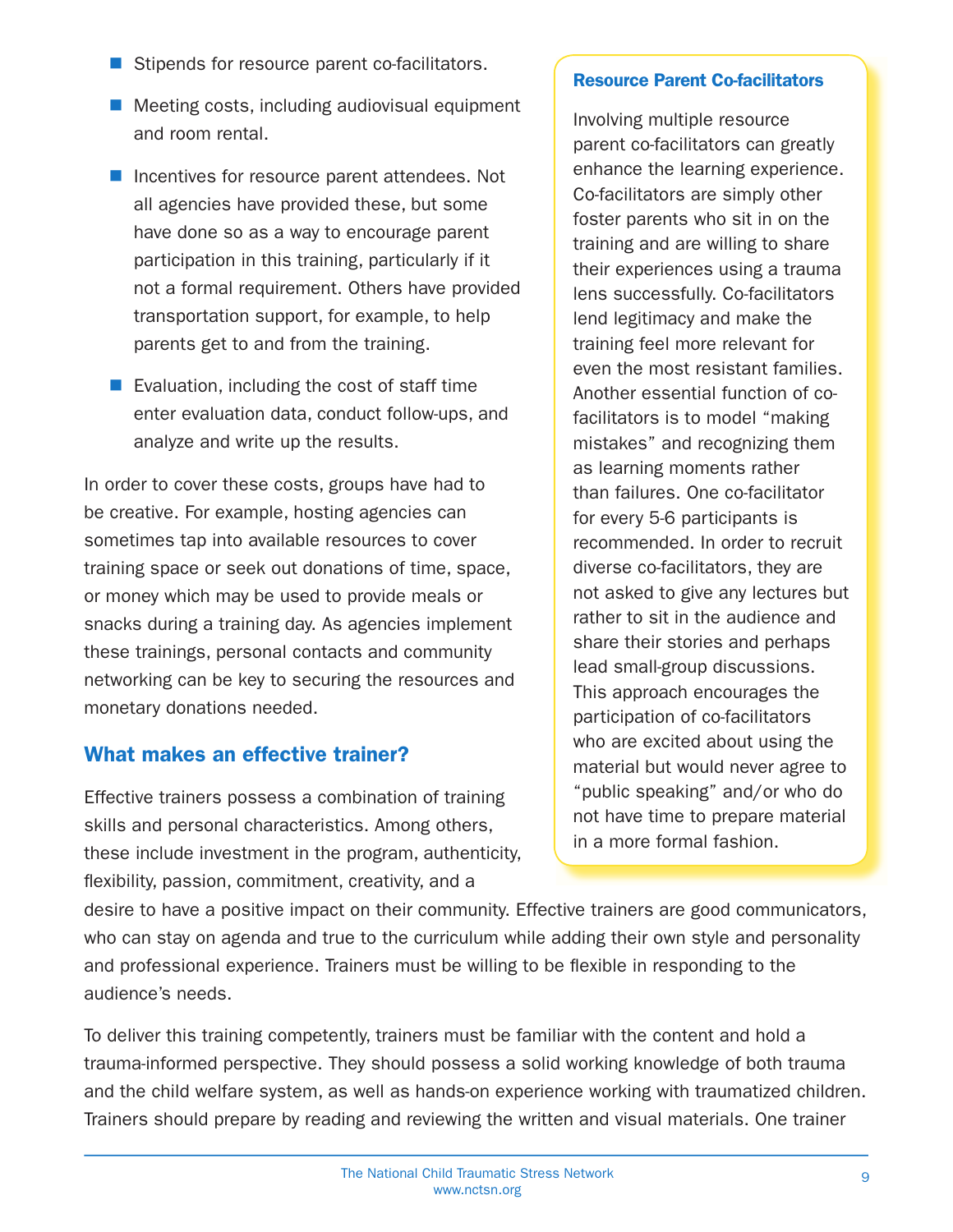commented that, "although the training is designed to be picked up and used without a formal train-the-trainer, in our experience it is much easier to conduct the training after having observed it." Trainers must make a commitment to familiarizing themselves with the manual, in order to present the material smoothly and comfortably, without having to read the text verbatim or cause unnecessary delays.

"In our experience it is much easier to conduct the training after having observed it."

Finally, co-trainers must demonstrate a commitment to working together to plan and prepare for the training. In advance of the training, they should meet to discuss the material and divide responsibilities for the delivery of specific modules or content. Previous experience co-training together can be a plus.

Specifically, effective resource parent trainers are able to engage with participants by sharing their own experiences and also encouraging others to share theirs. Resource parents with their own trauma histories or who have difficulty containing their stories may need help structuring their input. Resource parent trainers should be relatively experienced (5+ years), so that they have plenty of examples to offer to supplement and support the curriculum content. The resource parent co-trainer must be committed to the idea of looking at children from a traumainformed perspective.

#### What kinds of ongoing support are helpful?

Parents who participate in the training can provide ongoing support to one another, with or without formal structures in place. One agency, for example, has hired "One agency has hired resource parents to lead ongoing trauma-focused psychoeducation groups."

#### "It's Not About You" Groups

The Resource Parent training is really just the "start of the conversation." After six sessions, families are still going to struggle with this material and will need others to talk to if the goal is to truly alter parenting styles. In one community, families gathered to create an ongoing, openenrollment, psycho-educational support group called "It's Not About You." The group meets monthly and is led by a foster parent who receives a small stipend for her time. The purpose of this group is to encourage families to continue sharing examples of ways in which they used a trauma lens. They can share frustrations over situations in which they don't feel they are making progress. They can expand their repertoire of trauma-informed solutions to parenting challenges. Parents frequently comment that there is no other place in their existing social networks to discuss this kind of parenting, as their extended families and communities often don't understand or are outright judgmental about their parenting choices. Families need to have a place where others "get it."